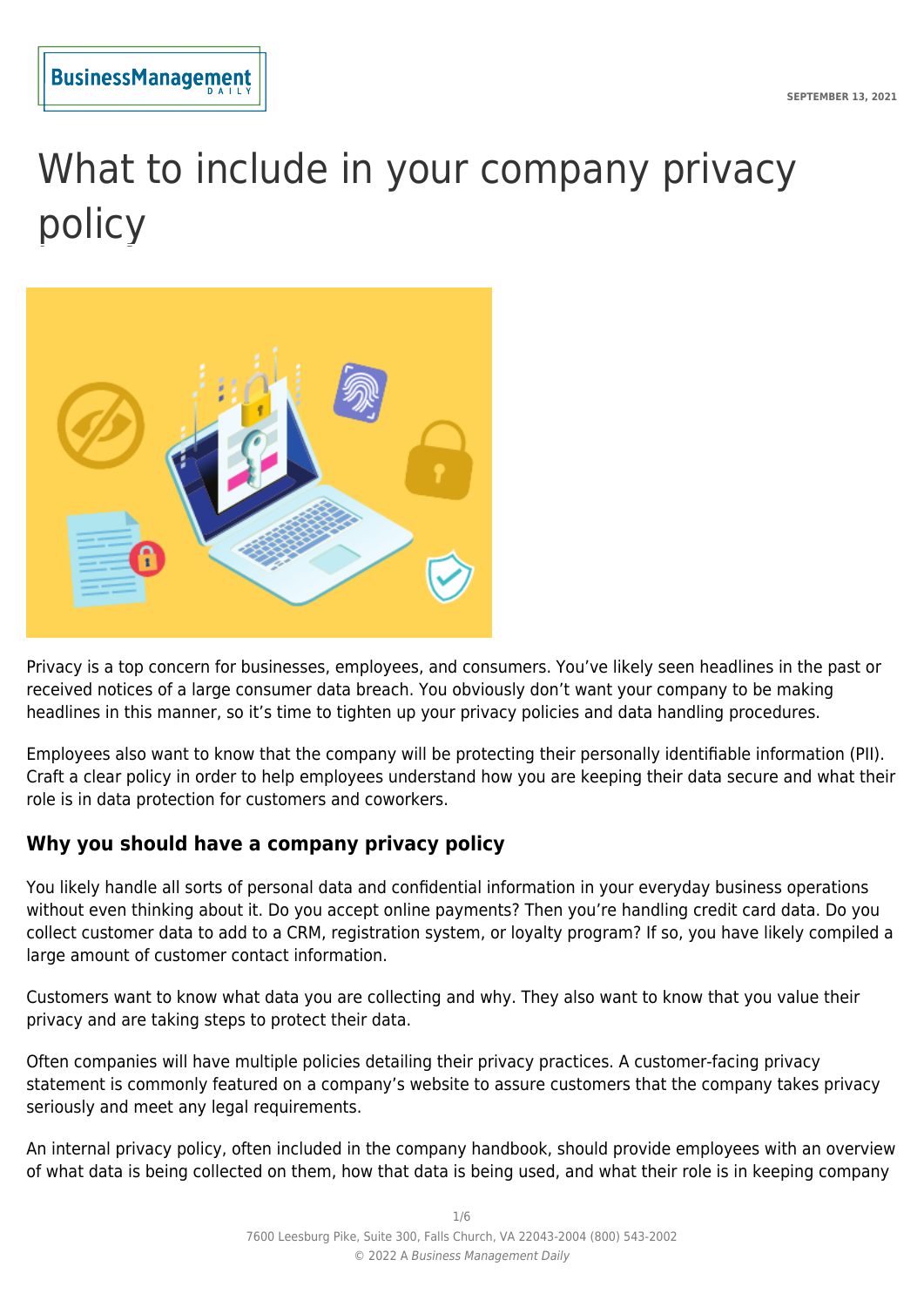data secure. This policy is important and legally required in some cases.

The first reason to have it is to help employees understand any privacy limitations within the workplace. The second purpose is that it provides data handling and customer privacy guidelines to your staff to prevent data misuse or compromises. A customer data breach is a huge legal and public relations nightmare, and your employees can play a role in preventing one. Give them the tools they need to keep data obtained from your customer and their fellow employees secure.

# **Handling customer information**

When customers trust your company with their contact information, payment information, and more, they want to know that there are security measures in place to protect that data.

# **Data collection**

Companies are required to disclose what kind of information they collect from consumers, how that data is used, and whether the company sells customer information to third-party websites for marketing purposes. This information is often provided in a privacy notice available on company web pages, as a pop-up, link, or in the fine print towards the bottom.

Consider all of the types of information that your company collects from customers, visitors to the website, on social media, and through any other avenues.

While many companies do sell data, it's preferable to avoid sharing customer data in order to build trust with your consumers. Customers are often hesitant to share their information if it will not be kept private.

# **Industry-specific guidelines**

It's also important to consider whether there are any industry-specific best practices or regulations relevant to your organization. A well-known example is HIPPA for the medical field. Consider looping in other members of your organization such as IT and technical staff, legal counsel, department managers, and staff members managing customer contracts.

If your organization has government contracts, be sure to review those for any specific privacy or data management guidelines. Government agencies and very large corporations tend to have enhanced security and privacy concerns that you may be requested to follow.

Provide clear guidelines in your employee privacy policy and provide training to ensure that all employees are complying with such guidelines.

# **Remote work and data storage**

The shift to remote work presents different challenges and privacy concerns. Employees likely have more privacy due to the ability to work independently and use their own home network. However, there can be concerns about the storage of client and company information on personal devices.

If private customer or company information is going to be handled in an employee's home environment or on their personal devices, it is paramount that they understand how to take proper data privacy measures.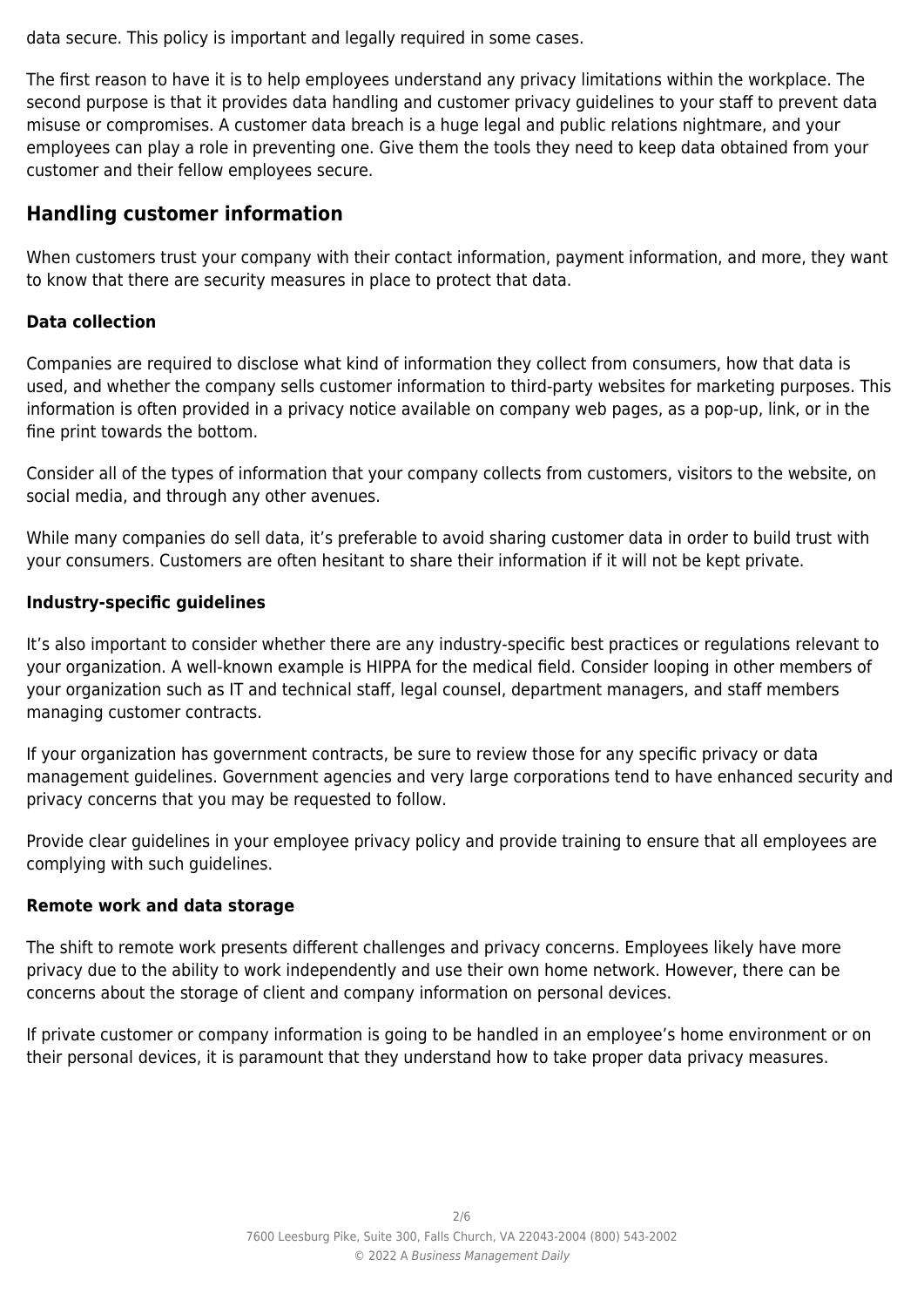| <b>STATISTICS</b>                                                                                                                                           |
|-------------------------------------------------------------------------------------------------------------------------------------------------------------|
|                                                                                                                                                             |
| <b>STATISTICS</b>                                                                                                                                           |
| <u>e a ser a componente de la componente de la componente de la componente de la componente de la componente de la</u><br>a sa                              |
|                                                                                                                                                             |
| <u>e a ser a componenta de la componenta de la componenta de la componenta de la componenta de la componenta de la</u><br><b>Contract Construction</b><br>г |
|                                                                                                                                                             |

**Depending on the level of sensitivity required, you**

#### **may request that employees:**

- Avoid providing access to their work computers or cell phones to others including family or household members.
- Only open confidential files (electronic and physical) in a secure area such as a home office away from other household members.
- Refrain from saving company or customer data on personal devices (if a work-issued device is provided).
- Have password protection or 2-factor authorization on all devices used for work.
- Be responsible for the deletion of files that are no longer needed, uploading them to a secure cloud server rather than storing them on a local device, or returning physical records to the main office when they are not actively needed for ongoing business purposes.
- Deleting all private data stored on personal devices upon separation from the company as well as returning all company property, files, and devices.

# **Handling employee information**

Handling employee information properly is equally as important. Staff members such as human resources and managers that are involved in processing onboarding paperwork and payroll have access to highly sensitive data such as social security numbers and bank account information.

State privacy laws on employee data vary. For example, California residents are covered by the CCPA (California Consumer Privacy Act).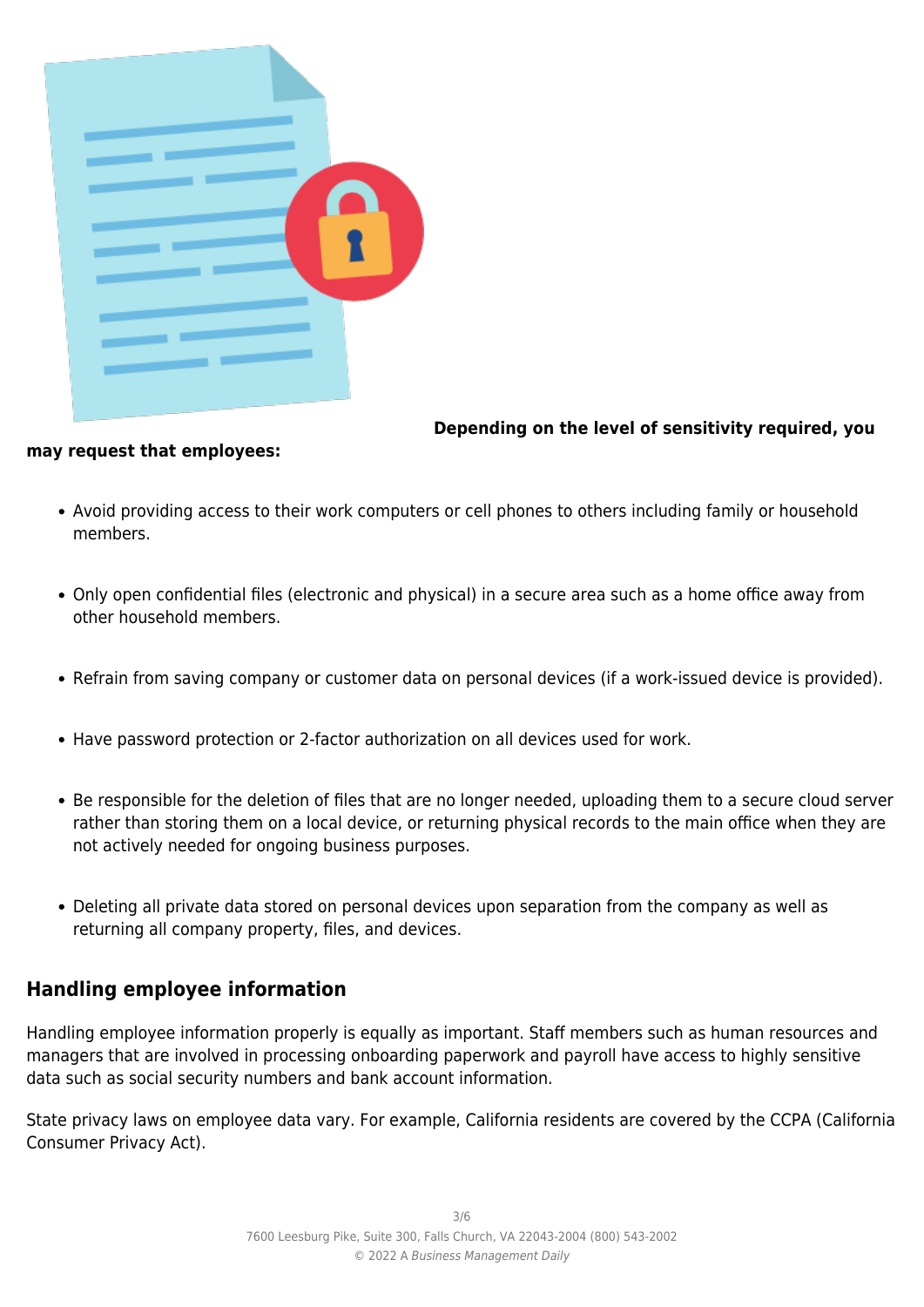#### **Under the CCPA employees are entitled to:**

- Know what data is being collected about them and access the stored data.
- Know if their personal data is sold or shared. If so, they are entitled to know who it is being sold to or shared with and to block the sale of their own personal data.
- Request that a business deletes personal data stored.
- Be protected from discrimination for using their rights to privacy.

#### **Company-owned networks and devices**

Employees should be made aware that data stored on company-owned devices can be reviewed or accessed by the company. Be clear about whether data stored on the devices is owned by the company or the employee.

Management and IT generally reserve the right to review information saved on company-issued devices through their privacy policies. You probably don't need to spy on how employees are using the devices, but you may need to access and review files to address security concerns or improper usage of company property.

Even on personal devices, employee online privacy may be limited while using the company's wifi network. Alert employees that the company may have access to data on their internet activity while utilizing company internet networks regardless of the device they are using to access the internet.

#### **Situations In which employee information may be divulged**

Some employee privacy policies will alert employees to the scenarios in which the company may share employee information.

#### **These often include:**

- At the request of the employee to verify income or employment data for housing, financing, or other purposes with written consent from the employee.
- When required by applicable law or regulation.
- In case of emergency to provide necessary information to government officials, law enforcement, healthcare providers, or other security personnel.
- Providing information to third-party service providers such as benefits providers for legitimate business purposes.
- When disclosure is required to comply with a court order, subpoena, warrant, or other legal process.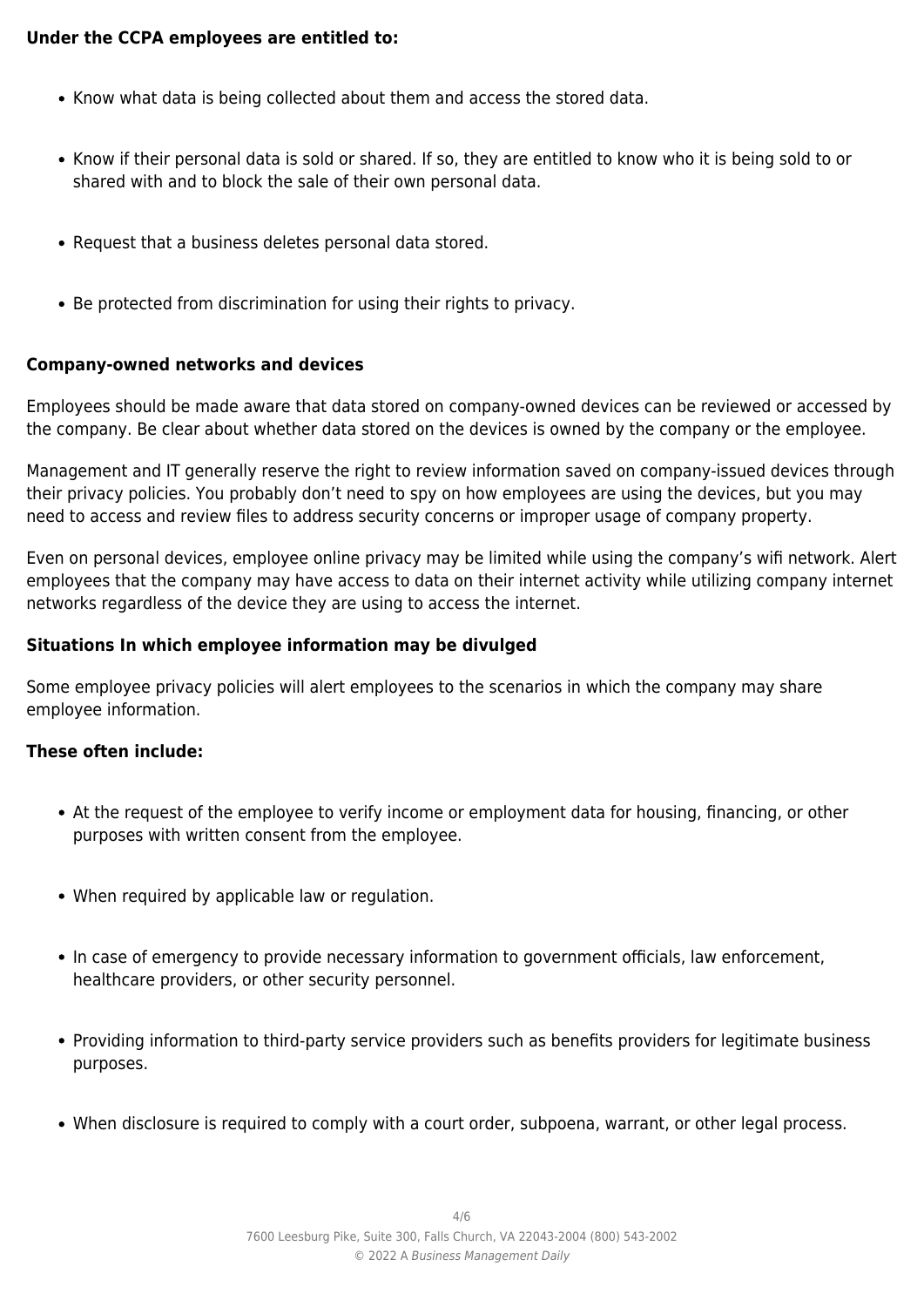When evidence of illegal activity is discovered on company property such as a company-provided mobile device or computer.

# **Retention of employee records**

Maintaining accurate employee files is important for many reasons including payroll, taxes, and documenting completed training and reviews. However, once an employee is no longer with the company, it will eventually be time to let go of those records. Many employees set a record retention policy stating that they will dispose of employee records after one to three years. You may need to retain some records for immigration or financial audits, so speak to your legal counsel to determine what you should hold onto.

However, keeping an unnecessary backlog of employee records can be a liability. If you hold onto all records indefinitely, there will be far more individuals involved in case of a breach. Be sure to dispose of physical records safely and securely.

# **Responsibility to report unauthorized access to confidential data**

Your internal privacy policy should also make employees aware of their responsibility to report incidents of unauthorized disclosure of private data or other data security breaches.

It can be helpful to give examples of the type of activity that they should report such as suspicious emails, hacking attempts, loss of company devices or files, and other industry-specific security concerns. Let employees know to whom they should report these concerns.

# **Monitoring of employee activity**

Employees will also want to know any other methods of data collection or employee monitoring that are taking place in the workplace.

Having video surveillance on the business premises is allowable, and can even make employees feel safer. However, you do need to disclose to employees that they are being recorded. Audio recording over workplace security systems however is not legal in the U.S. As always, it's a good idea to refer to your local and state laws to learn about any additional legal obligations or restrictions.

If the company monitors employee social media profiles or activity, you may disclose that either in your privacy policy or in a separate social media policy.

# **Security measures taken to protect employee information**

You can also mention in your internal privacy policy any security measures and technologies that you employ to protect employee or customer data. For example, password protection, encryption, physical locks on file cabinets, and only allowing access to HR records to authorized employees.

# **Creating your ideal privacy policy**

The specifics of your company privacy policy will vary based on your industry and business operations. The most important thing to keep in mind while crafting the policy is that guidelines should be clear, specific, and actionable. Include any legally required information such as employee privacy and data collection disclosures, but also give actionable best practices and resources for employees that have privacy questions or concerns.

It's also a good idea to take the policy one step further and have regular conversations with your staff around privacy and security. This is especially relevant for sales, customer success, technical staff, and HR